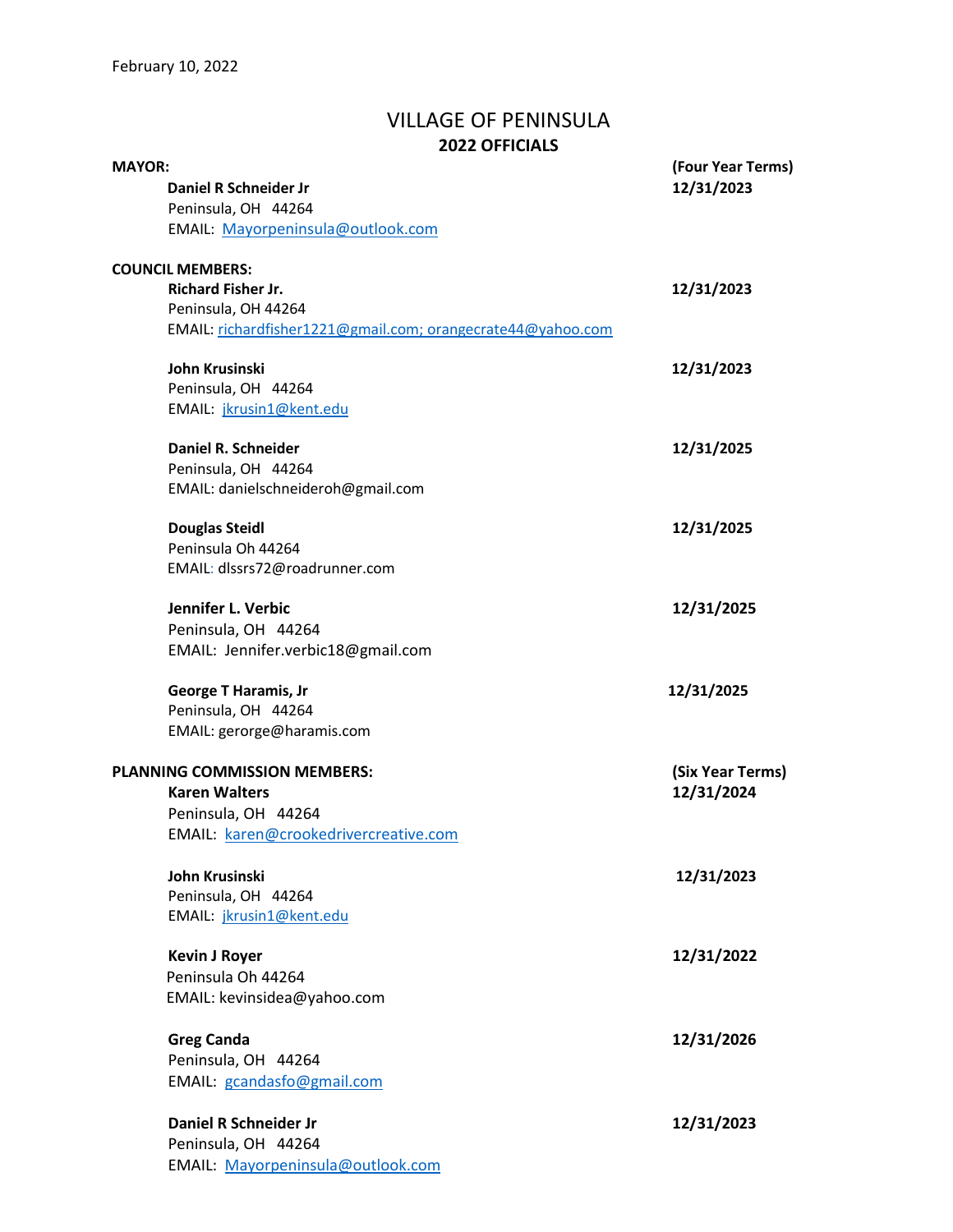|                       | <b>BOARD OF ZONING APPEALS:</b><br><b>Gale (Barney) Barnhart</b> | (Five Year Term)<br>12/31/2024   |                                |  |
|-----------------------|------------------------------------------------------------------|----------------------------------|--------------------------------|--|
|                       | Peninsula, OH 44264                                              |                                  |                                |  |
|                       | EMAIL: bbarnhart@windstream.net                                  |                                  |                                |  |
|                       | <b>Charles Moyer</b>                                             |                                  | 12/31/2022                     |  |
|                       | Peninsula, OH 44264                                              |                                  |                                |  |
|                       | EMAIL: moyercm@windstream.net                                    |                                  |                                |  |
|                       | <b>Mark Anson</b>                                                |                                  | 12/31/2026                     |  |
|                       | Peninsula, OH 44264                                              |                                  |                                |  |
|                       | EMAIL: markeanson@outlook.com                                    |                                  |                                |  |
|                       | <b>John Shega</b>                                                |                                  | 12/31/2024                     |  |
|                       | Peninsula, OH 44264                                              |                                  |                                |  |
|                       | EMAIL: jshega@millsupply.com                                     |                                  |                                |  |
|                       | <b>CEMETERY BOARD:</b>                                           |                                  |                                |  |
| <b>Randy Bergdorf</b> |                                                                  |                                  | Daniel R. Schneider            |  |
|                       | Peninsula, OH 44264                                              |                                  | Peninsula, OH 44264            |  |
|                       | <b>Jerry Ritch</b>                                               |                                  | Amy Anderson (handles records) |  |
|                       | Peninsula, OH 44264                                              |                                  | Peninsula, OH 44264            |  |
| <b>FIRE BOARD:</b>    |                                                                  |                                  |                                |  |
|                       | Village:                                                         | Daniel R. Schneider              |                                |  |
|                       |                                                                  | Peninsula, OH 44264              |                                |  |
|                       | Trustee:                                                         | <b>Amy Anderson</b>              |                                |  |
|                       |                                                                  | Peninsula, OH 44264              |                                |  |
|                       | Member at Large:                                                 | <b>Dick Slocum</b>               |                                |  |
|                       |                                                                  | Peninsula, OH 44264              |                                |  |
|                       | Clerk:                                                           | <b>Lori Shields</b>              |                                |  |
|                       |                                                                  | <b>Valley Fire District</b>      |                                |  |
|                       |                                                                  | Peninsula, OH 44264              |                                |  |
|                       |                                                                  | EMAIL: valleyfireclerk@yahoo.com |                                |  |
| TAX BOARD OF REVIEW:  |                                                                  | Ken Frankenbery                  | 12/31/2020                     |  |
|                       |                                                                  | Peninsula Oh 44264               |                                |  |
|                       |                                                                  | Email: toadking@roadrunner.com   |                                |  |
|                       |                                                                  | Joanne Palicka                   | 12/31/2020                     |  |
|                       |                                                                  | Peninsula Oh 44264               |                                |  |
|                       |                                                                  |                                  |                                |  |
|                       |                                                                  | Email: joapalicka@gmail.com      |                                |  |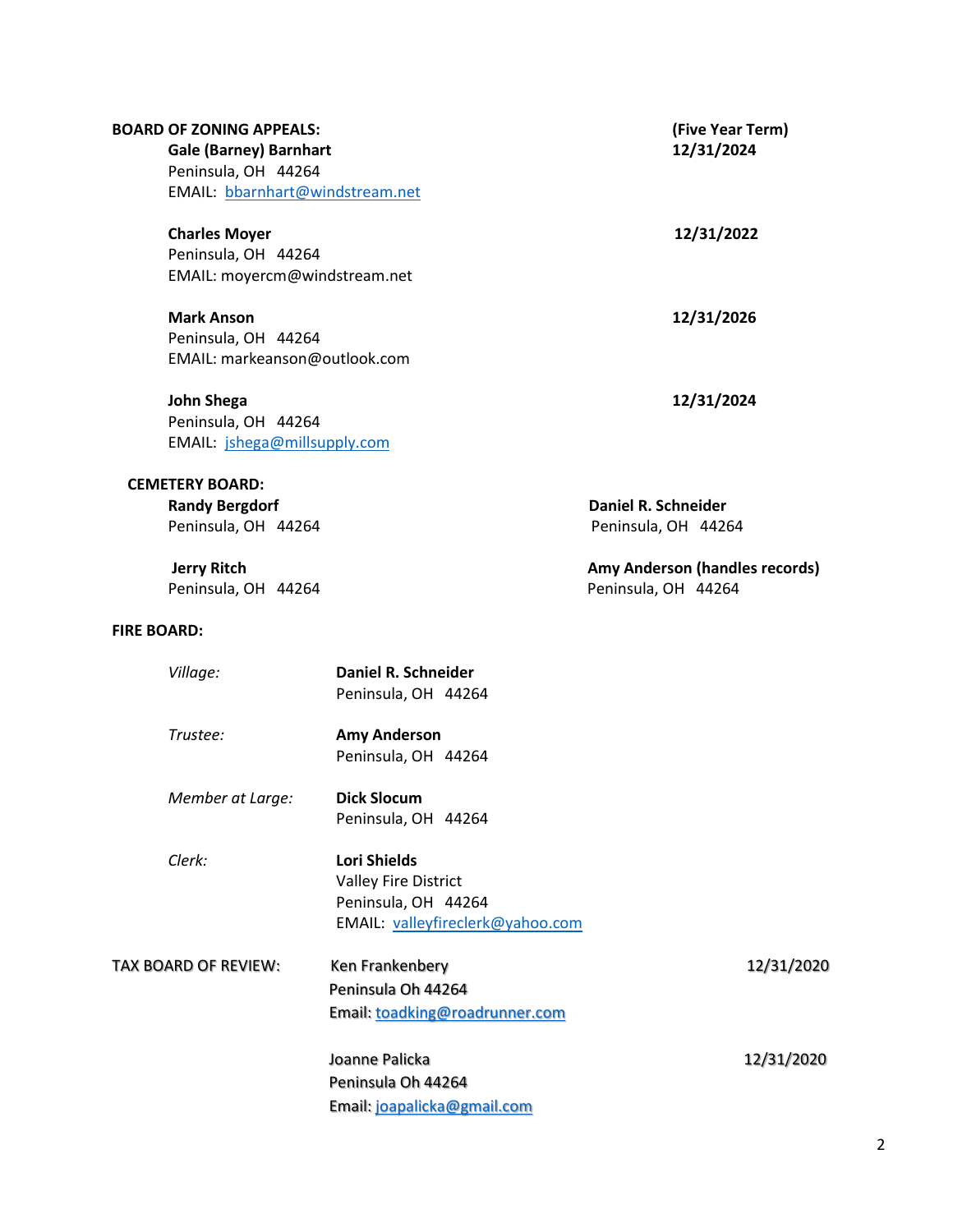## **Administrative Assistant 1582 Main Street Peninsula Oh 44264** Phone: 330-657-2151 EMAIL: [admin@villageofpeninsula-oh.gov](mailto:admin@villageofpeninsula-oh.gov)

#### **FISCAL OFFICER:**

#### **Katie Iaconis**

Peninsula, OH 44264 Phone: 330-657-2714 EMAIL: [fiscalofficer@villageofpeninsula-oh.gov](mailto:fiscalofficer@villageofpeninsula-oh.gov)

#### **SOLICITOR/PROSECUTOR: (receptionist: Sally)**

**Brad Bryan** Phone: 440-686-9000 Fax: 440-686-9001 EMAIL: [bbryan@gbs-llp.com](mailto:bbryan@gbs-llp.com)

#### **POLICE CHIEF:**

**Jay Nagy** 1582 Main Street Peninsula, OH 44264 Phone: 330-657-2995 Fax: 330-657-2372 EMAIL: [chief@villageofpeninsula-oh.gov](mailto:chief@villageofpeninsula-oh.gov)

#### **FIRE CHIEF:**

## **Charles Riedel, Valley Fire District** Peninsula, OH 44264 EMAIL: criedel@valleyfire.us

#### **BIO TERRORISM COORDINATOR:**

**David Morehouse** Peninsula, OH 44264 **CONSULTING FIRM (ENGINEERING):** Ed McCabe

McCabe Engineering 3470 Brecksville Road Richfield, OH 44286 Office: 330-659-3550

#### **SERVICE DEPARTMENT:**

## **Mike Andexler Danta Arstone (DJ)** 1639 West Mill St. Seasonal Worker Peninsula, OH 44264 Fax: 330-657-2372 EMAIL: [maintenance@villageofpeninsula-oh.gov](mailto:maintenance@villageofpeninsula-oh.gov)